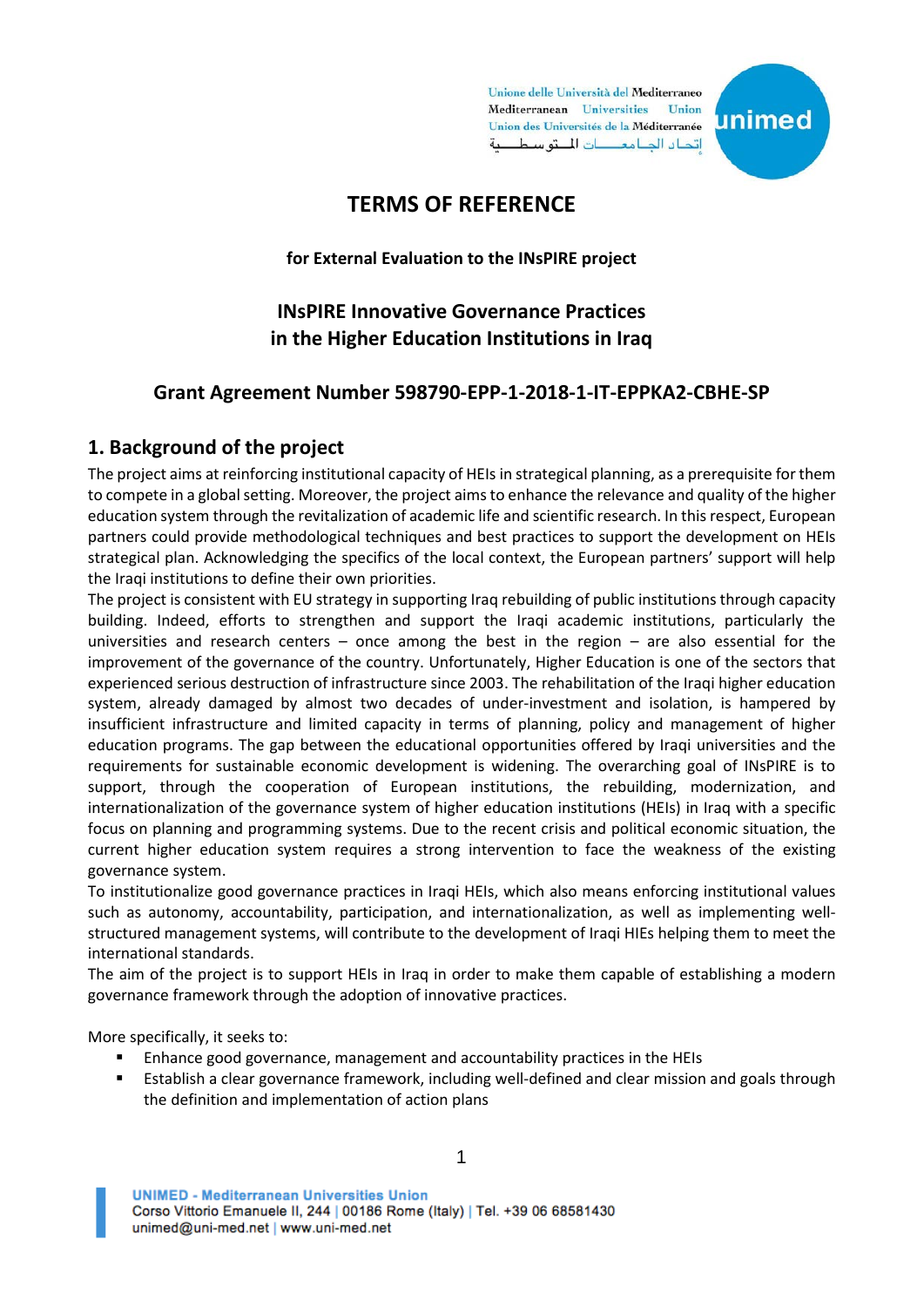Unione delle Università del Mediterraneo Mediterranean Universities Union Union des Universités de la Méditerranée اتداد الجامعات التوسطية



- Strengthen the capacity of HEIs to develop their own specific strategies and to implement them effectively and efficiently by means of programming systems
- Strengthen the international relations management within the HEIs
- Improve the participation in strategic planning and development activities of non-university actors and non-state actors

INsPIRE is co-funded by the Erasmus+ programme of the European Union during the period January 2019 – January 2023. The project reference number is: 598790-EPP-1-2018-1-IT-EPPKA2-CBHE-SP.

The project is carried out by a consortium composed of: University of Siena (IT) (Coordinator), Bologna University (IT) Evora University (Pt), Aydin Istanbul University (TR), UNIMED Mediterranean Universities Union (IT), University of Mosul (IQ), University of Baghdad (IQ), University of Basrah (IQ), Al-Furat Al-Awsat Technical University (IQ), Sumer University (IQ), Al-Qasim Green University (IQ), University of Basrah Oil and Gas (IQ), Al Karkh University for Science (IQ), Southern Technical University (IQ), Wasit University (IQ), and the Ministry of Higher Education and Scientific Research in Iraq (IQ).

Project duration: From 15 January 2019 to 14 January 2023

## **2. Objectives and Key Principles of the Evaluation**

The aim of the external monitoring and evaluation is to ensure that monitoring of the project is performed adequately and accurately. It identifies procedures, criteria and resources for monitoring the project. It also deals with the evaluation of the progress of the project, risk and issue management and with the evaluation of the results in comparison with the needs of the target group(s) and sector(s).

The external monitoring and evaluation includes the evaluation of:

- partnership performance (quality of the management and WP leaderships, effectiveness of communication, meeting deadlines, etc.);
- progress toward the contractual outcomes and respect of the work plan.
- quality and relevance of the project outcomes in reaching the set objectives.

Furthermore, the partners will identify key areas of concern for additional evaluation.

In the framework of INsPIRE the External Quality Expert(s) will contribute to:

- the monitoring of effectiveness of management activities; partnership performance (quality of the management and WP leaderships); effectiveness of communication;
- progress toward the contractual outcomes and respect of the contractual work plan;
- the definition of monitoring procedures;
- the design of tools to evaluate the project plenary meetings;
- effectiveness and impact of dissemination activities;
- the evaluation of the quality and appropriateness of the project results;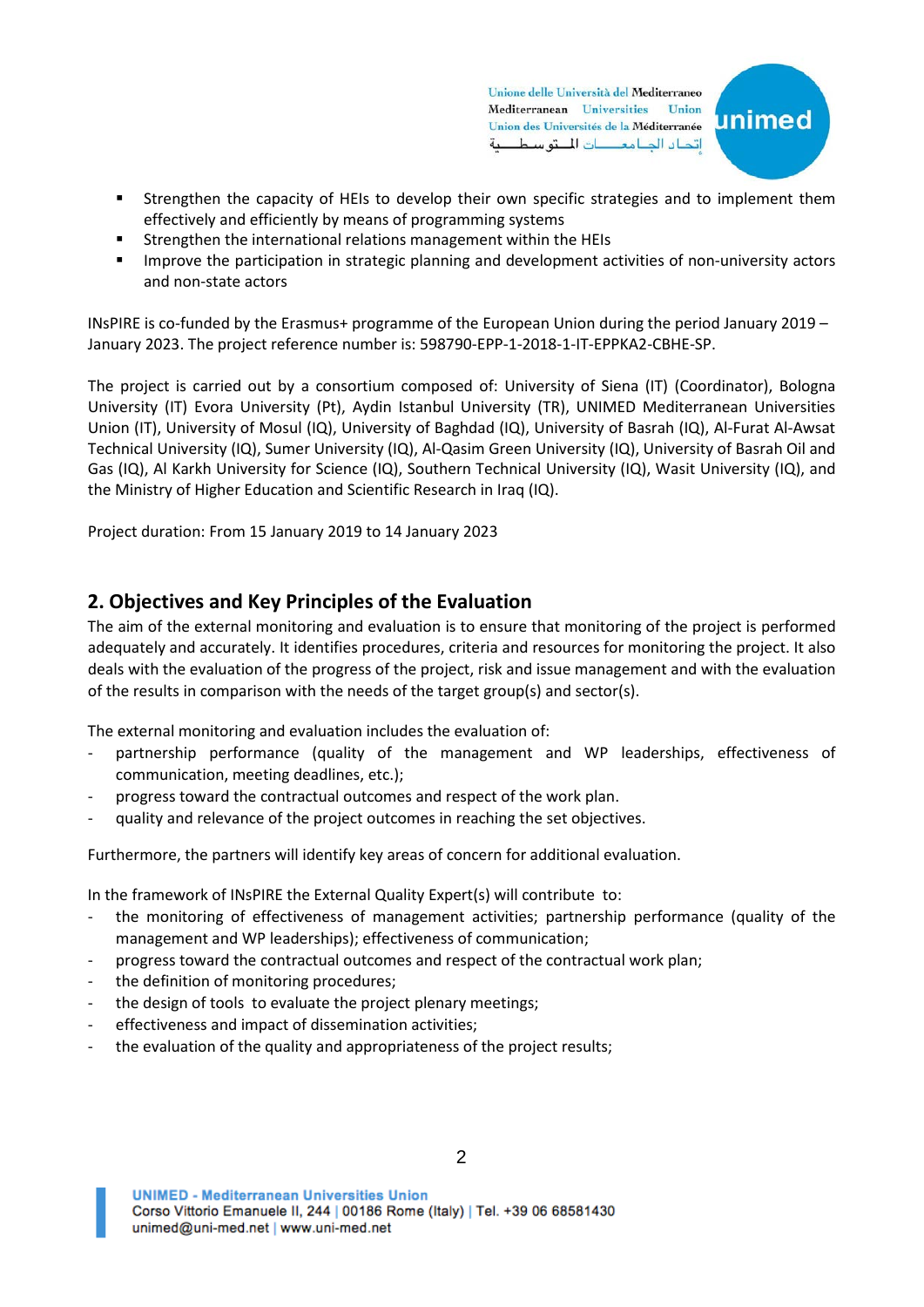Unione delle Università del Mediterraneo Mediterranean Universities Union Union des Universités de la Méditerranée اتداد الجامعات التوسطية



The External Quality Expert(s) will take part in in at least 2 in-presence meetings and take part in the online meetings, upon availability; will co-operate with the Quality Committee and integrate the results derived from the internal evaluations with the results of the external evaluations; elaborate evaluation reports.

The results of the evaluation will be shared and discussed within the partnership. On the basis of recommendations from Evaluators and feedback from partners, corrective actions will be taken if necessary.

## **3. Contents of the Evaluation and document to be produced**

| <b>Deliverable</b>                                                                     | <b>Delivery Date</b> |
|----------------------------------------------------------------------------------------|----------------------|
| <b>Quality and Evaluation Plan - External part</b>                                     |                      |
| At the outset of her/his activities, the External Quality Expert will provide a        |                      |
| contribution (external part) to the project Quality Plan. The document, prepared by    |                      |
| the Leaders of the WP6 Quality and Evaluation (Al-Furat Al-Awsaat Technical            |                      |
| University and the University of Evora) defines the methods for the project quality    | 30/09/2021           |
| and evaluation. The External Quality Expert(s) will contribute to the document with    |                      |
| an indication of the evaluation procedures, the roles that the various Partners have   |                      |
| in the quality control of the project, the criteria and the quality indicators. The    |                      |
| document should contain a series of evaluation schemes and checklists in order to      |                      |
| standardize as much as possible the external monitoring process.                       |                      |
| Quality mid-term report and final report                                               |                      |
| These documents are periodically produced by the Quality Committee supported           |                      |
| by the External Evaluator according to the schedule for the quality control. These     | 14/01/2022           |
| documents report the results of the quality control on the different activities of the | 14/01/2023           |
| project and include eventual recommendations to be taken into consideration to         |                      |
| solve wrong situations.                                                                |                      |

## **4. Contract Period**

The contract shall be carried out during the eligibility period of the project (15 January 2019 – 14 January 2023). In case of an extension to the eligibility period of the project, the contract period is intended to be extended accordingly.

Starting date of the assignment: 15 July 2021 Finishing date of the assignment: End of the project

## **5. Form of Contract**

Goods or services ordered by the INsPIRE consortium as a result of the bid shall be in accordance with the INsPIRE conditions of contract. The Terms and Conditions are those of the contractor which is UNIMED - Mediterranean Universities Union.